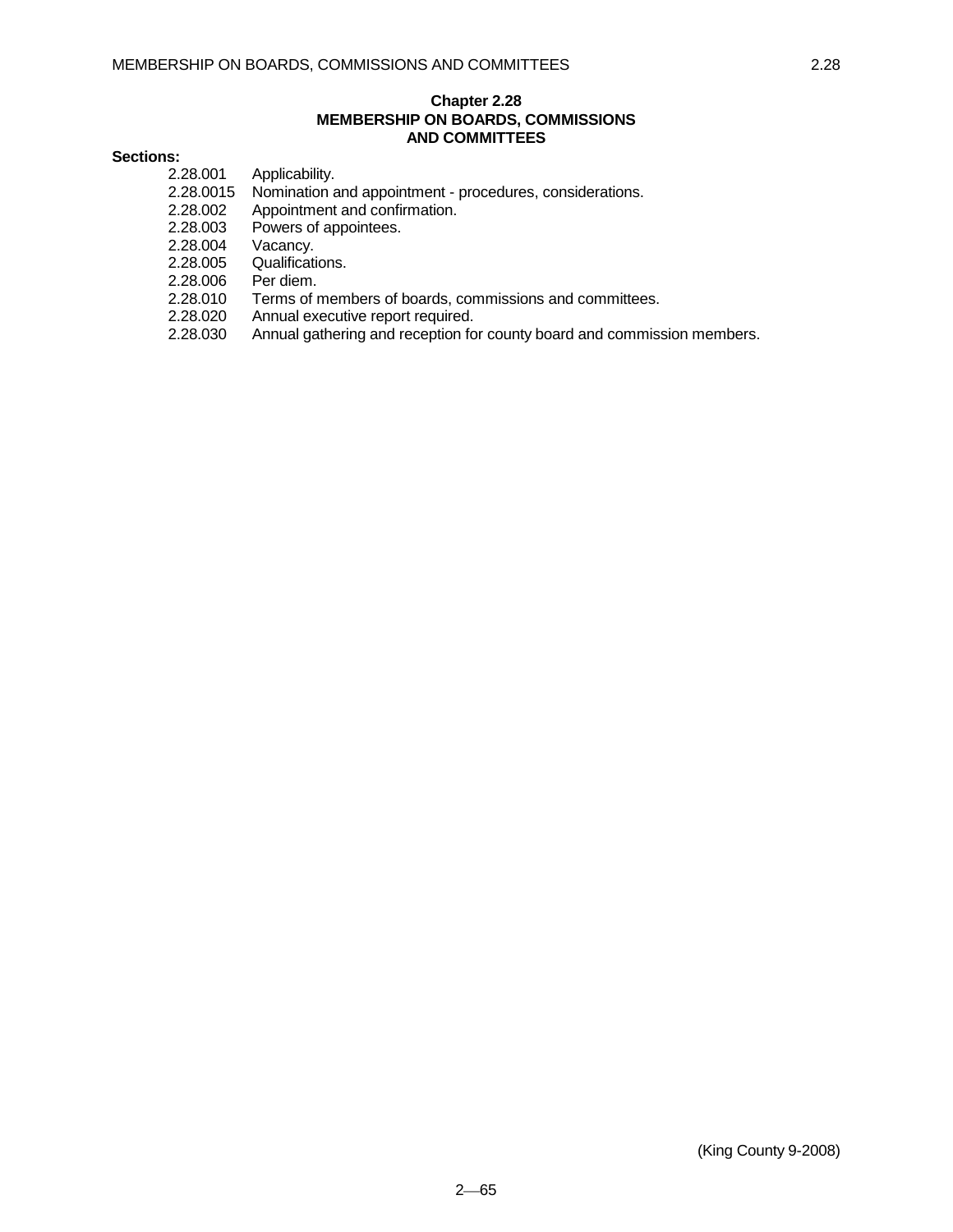**2.28.001 Applicability.** All members of county boards and commissions shall be appointed, hold office, be confirmed or rejected according to the provisions of this chapter; provided, however, that this chapter shall not affect boards and commissions to the extent that they are expressly dealt with under state law, county charter or ordinance in a manner different than that set forth herein. (Ord. 11319 § 1, 1994).

### **2.28.0015 Nomination and appointment - procedures, considerations.**

A. Each councilmember must provide the executive with a nomination to represent the councilmember's council district. If the executive does not appoint the person nominated by the councilmember, the executive shall request that the councilmember nominate another person.

B. At-large positions designated for the council shall be appointed by the executive after receiving nominations from the council. When notified of a vacancy in one of these four at-large positions, the council chair shall inform the council at an open public meeting of the vacancy and seek nominations from councilmembers. At a subsequent council meeting, the chair shall inform the council of the names of all nominees received from councilmembers and that all nominations have been forwarded to the executive. If the executive does not appoint a person who has been nominated by the council, the executive must request that the council nominate other candidates for appointment.

C. When appointing and confirming members to boards, commissions and committees it shall be the goal to have geographical diversity and balance. The women's advisory board created under K.C.C. 2.30.010, the conservation futures citizen oversight committee established under K.C.C. 2.36.070, the Harborview medical center board of trustees established under K.C.C. 2.42.030 and the civil rights commission created under K.C.C. 3.10.010, should not have more than two members from a single council district. This subsection does not apply to a board, commission or committee until the board, commission or committee attains the council district and at-large membership as specified in Ordinance 15548, Section 7. (Ord. 15548 § 1, 2006).

**2.28.002 Appointment and confirmation.** The executive shall appoint members of boards and commissions by executing a letter of appointment when a vacancy exists. The letter shall be filed with the clerk of the council and the board of ethics. The executive shall transmit with the letter of appointment a draft motion confirming the appointment together with such supporting and background information regarding the appointee as the executive deems would assist the council in considering confirmation. The letter shall specify the position to which the member is being appointed and the length of the term being filled. Confirmation or rejection shall be by council motion. (Ord. 11319 § 2, 1994).

#### **2.28.003 Powers of appointees.**

A. An appointment shall be deemed to have been made on the date the letter of appointment is filed with the clerk of the council as required by section 2.28.002. All appointments are subject to confirmation or rejection by the council.

B. An appointee may exercise the powers of office beginning thirty (30) days after appointment or such earlier time as he or she is confirmed by the council. Appointees remain subject to later confirmation or rejection by the council.

C. Any member whose term has expired shall continue to serve until his or her successor is appointed and either is confirmed or is authorized to exercise official power under the provisions of paragraph B. of this section; provided, however, that the office of a holdover who has been reappointed and rejected by the council shall be deemed vacant and such holdover shall not exercise the powers of such office; and provided further that no member who has vacated an office as provided by law shall serve as a holdover in that office. (Ord. 11319 § 3, 1994).